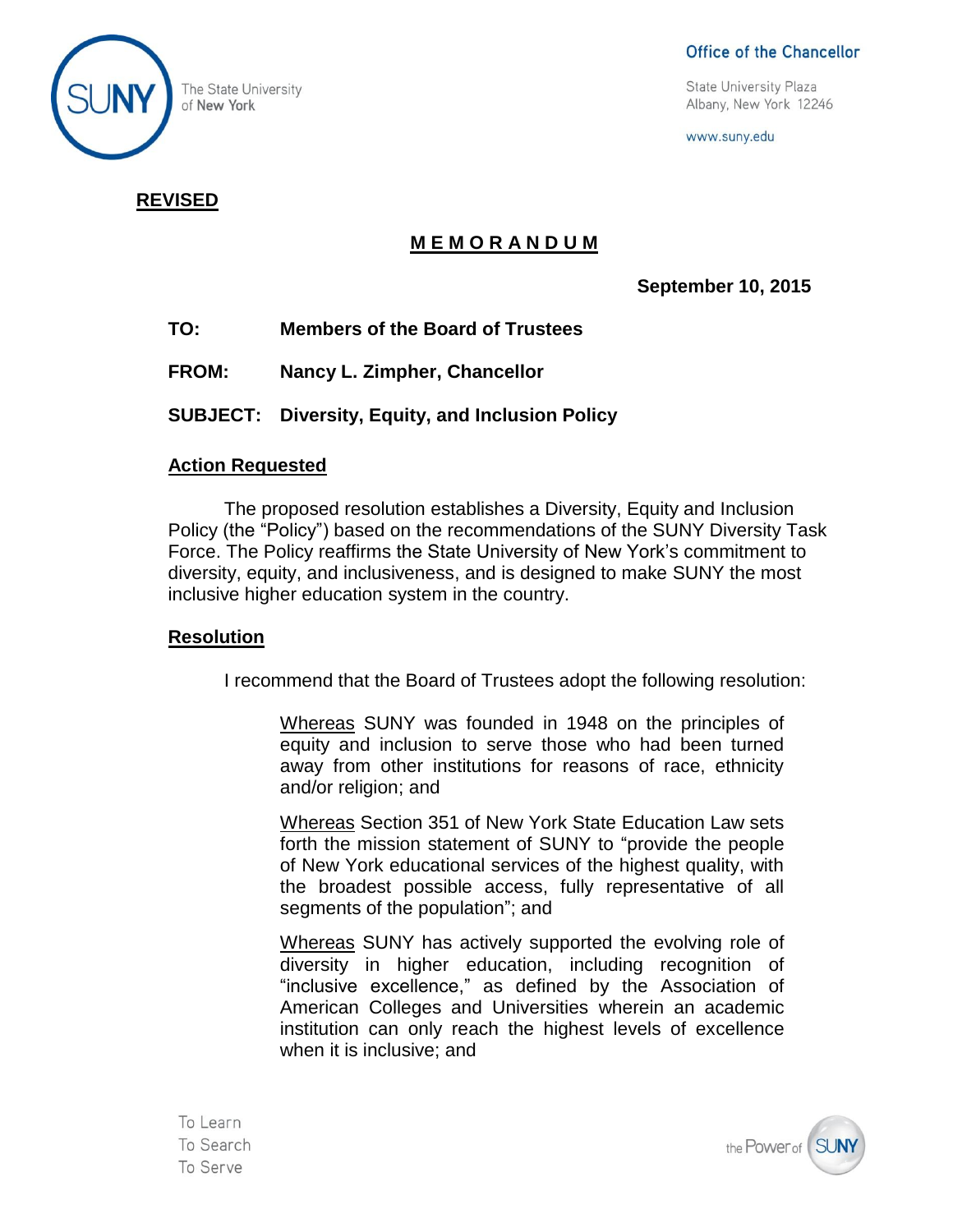Whereas SUNY's commitment to diversity is further evidenced by the creation of a System Administration Office of Diversity, Equity and Inclusion in 2007 and by making diversity central to the *Power of SUNY Strategic Plan: 2010 and Beyond* (an action supported by the University Faculty Senate in its May 2013 *Making Diversity Count* report); and

Whereas in response to a request by SUNY Board of Trustees Chairman McCall that SUNY report on the diversity of leadership at SUNY campuses and at System Administration, areas were found where diversity efforts could be improved; and

Whereas in January 2014, Chancellor Zimpher called for the creation of a SUNY Task Force on Diversity; and

Whereas in January 2015, upon recommendation of the Diversity Task Force, Chancellor Zimpher called for the appointment of a Chief Diversity Officer on every campus—a staff member beyond what is required for mandatory reporting and who would work closely with their campus academic affairs, human resources, enrollment management, admissions offices in support of campus and University-wide diversity goals; and

Whereas also in January 2015, upon the recommendation of Chancellor Zimpher, the Board of Trustees adopted *SUNY*  Excels, a framework for continuous improvement and accountability, wherein diversity-related progress will be monitored in each focus area (Access, Completion, Success, Inquiry and Engagement); and

Whereas SUNY has made successful progress toward *SUNY Excels* goals a central element of the presidential review process; and

Whereas the Diversity Task Force included representation from the University Faculty Senate, the Faculty Council of Community Colleges, and the Student Assembly, which submitted suggestions regarding the characteristics of an effective Chief Diversity Officer that will be provided to campuses as part of additional guidance to assist with implementing this Policy; and

Whereas the Diversity Task Force defined diversity broadly to include race, ethnicity, religion, sexual orientation, gender, gender identity and expression, age, socioeconomic status, status as a veteran, status as an individual with a disability, students undergoing transition (such as transfer, stop-out,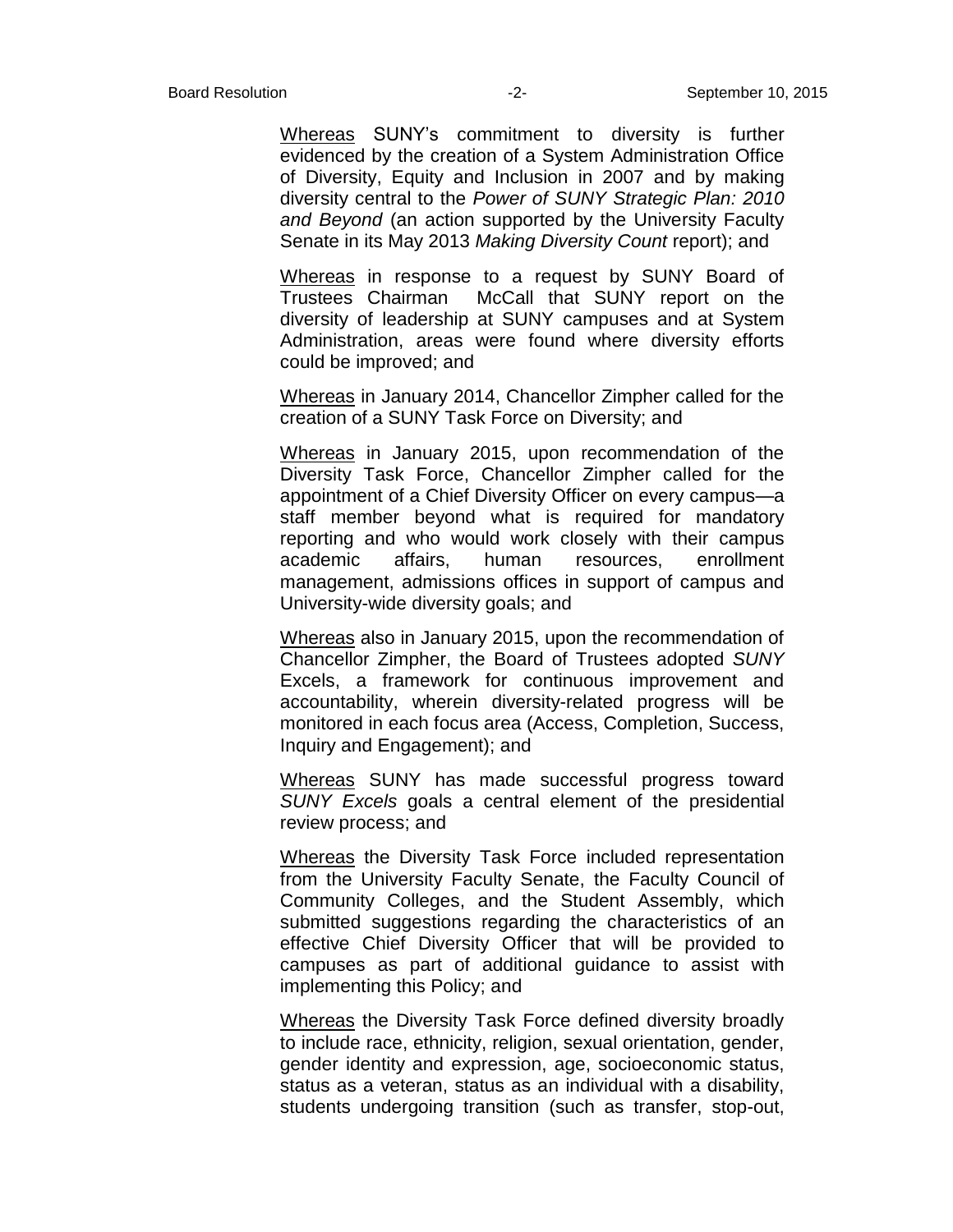international student acclimation), and first-generation students; and

Whereas the work of the Diversity Task Force was informed by an extensive review of available data about diversity at SUNY as recorded in the June 2015 *Data Brief: Diversity, Equity and Inclusion* ("Data Brief"); the October 2014 National Association of Diversity Officers in Higher Education's ("NADOHE") *Standards of Professional Practice for Chief Diversity Officers;* and, a review of national best practices; now, therefore, be it

Resolved that the Board of Trustees adopts the Goal, Guiding Principles, and Action Items below as follows:

*The Goal*

 SUNY aspires to be the most inclusive State university system in the country. We will achieve this goal by: striving to ensure that the student population we serve and the administrative staff and faculty we employ are representative of the diversity of our state; recognizing the value of international experiences and interactions; and eliminating achievement gaps for minority and low income students. We will develop strategic diversity and inclusion action plans for system administration and at each campus that tangibly demonstrate SUNY's commitment to the principles of inclusive excellence, wherein an institution only achieves excellence when it is inclusive. SUNY will identify diversity, equity and inclusion as essential aspects of system and campus planning and as indispensable characteristics of academic excellence and the ongoing experience of every member of the SUNY community.

#### *Guiding Principles*

- Diversity and inclusiveness are integral components of the highest quality academic programs and the strongest campus climate. Diversity is essential to excellence in the university setting.
- SUNY's statutory mission makes clear its responsibility to provide the broadest possible access, fully representative of all segments of the population of New York State.
- As detailed in the Data Brief, SUNY has made important strides at System Administration and on its campuses to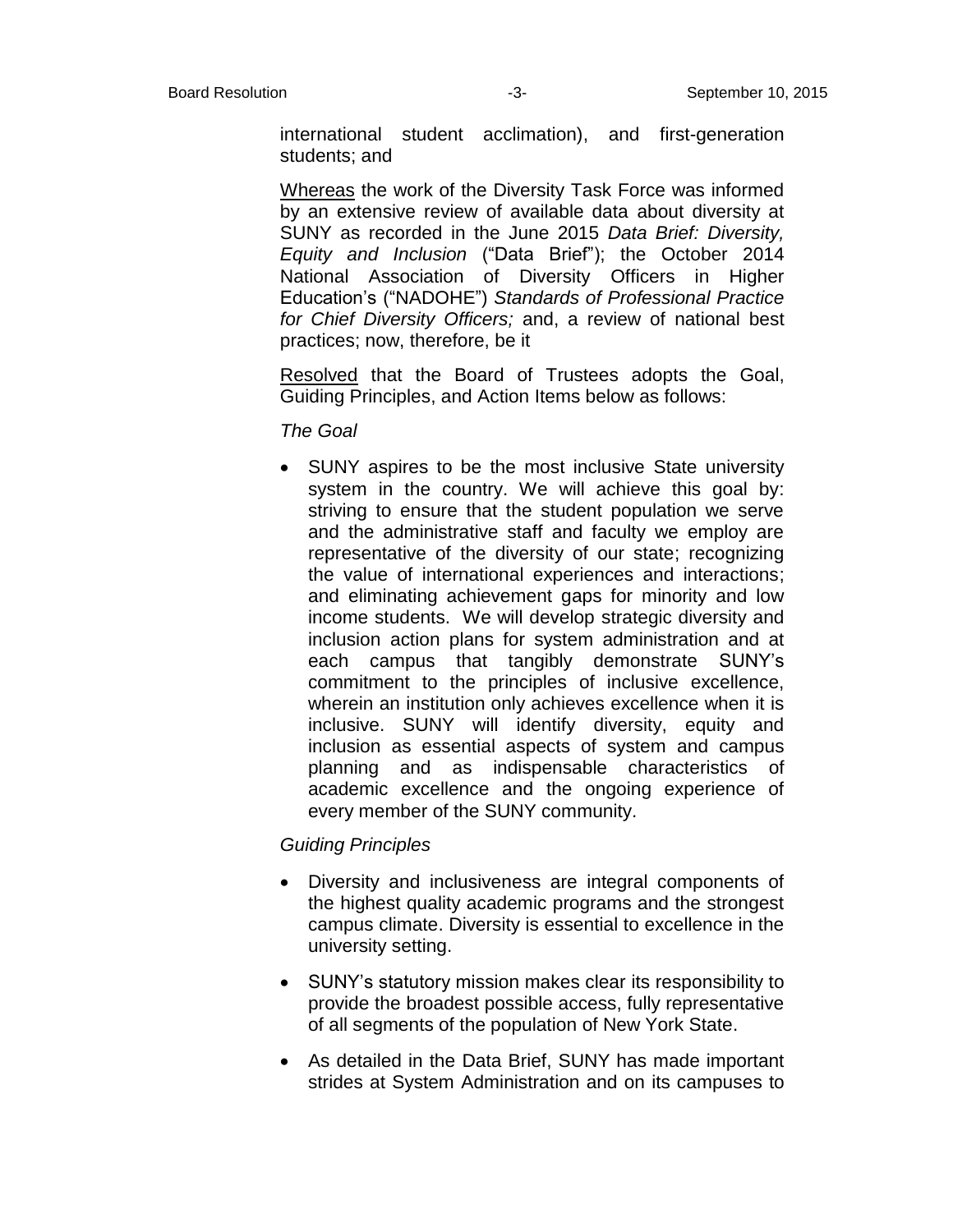$\overline{a}$ 

increase diversity and strengthen inclusiveness; however, challenges remain.

- This is the right time for a system-wide effort to address challenges, particularly in light of projected increases in the diversity of New York's high school population and the expected increases in the number of new hires across SUNY due to a growing number of retirements.
- A multi-pronged approach to strengthening diversity and inclusion is essential for a system of SUNY's stature. SUNY's approach must employ best practices to attract diverse students, faculty, staff and administrative leaders, including efforts to strengthen the pipeline of diverse individuals with advanced credentials; ensure that services are in place to support retention (of faculty and students) and foster student completion at a rate that closes existing achievement gaps; and implement programs and strategies to establish a welcoming environment for all.

#### *Action Items*

- System Administration and each campus will appoint a chief diversity officer ("CDO") by no later than August 15,  $2017<sup>1</sup>$ 
	- The Campus CDO will:
		- $\triangleright$  Be a senior member of the campus administration, reporting directly to the president or provost;
		- $\triangleright$  Work collaboratively with offices across campus including but not limited to, the offices of academic affairs, human resources, enrollment management, and admissions—to elevate inclusiveness and implement best practices related to diversity, equity and inclusion in such areas as the recruitment and retention of students and senior administrators, faculty and staff hires; and
		- $\triangleright$  Serve as part of a system-wide network of CDOs to support SUNY's overall diversity goals.

 $^1$  This shall not preclude campuses from sharing the services of a chief diversity officer. However, any proposal to share such services shall be subject to prior review and approval of the Provost.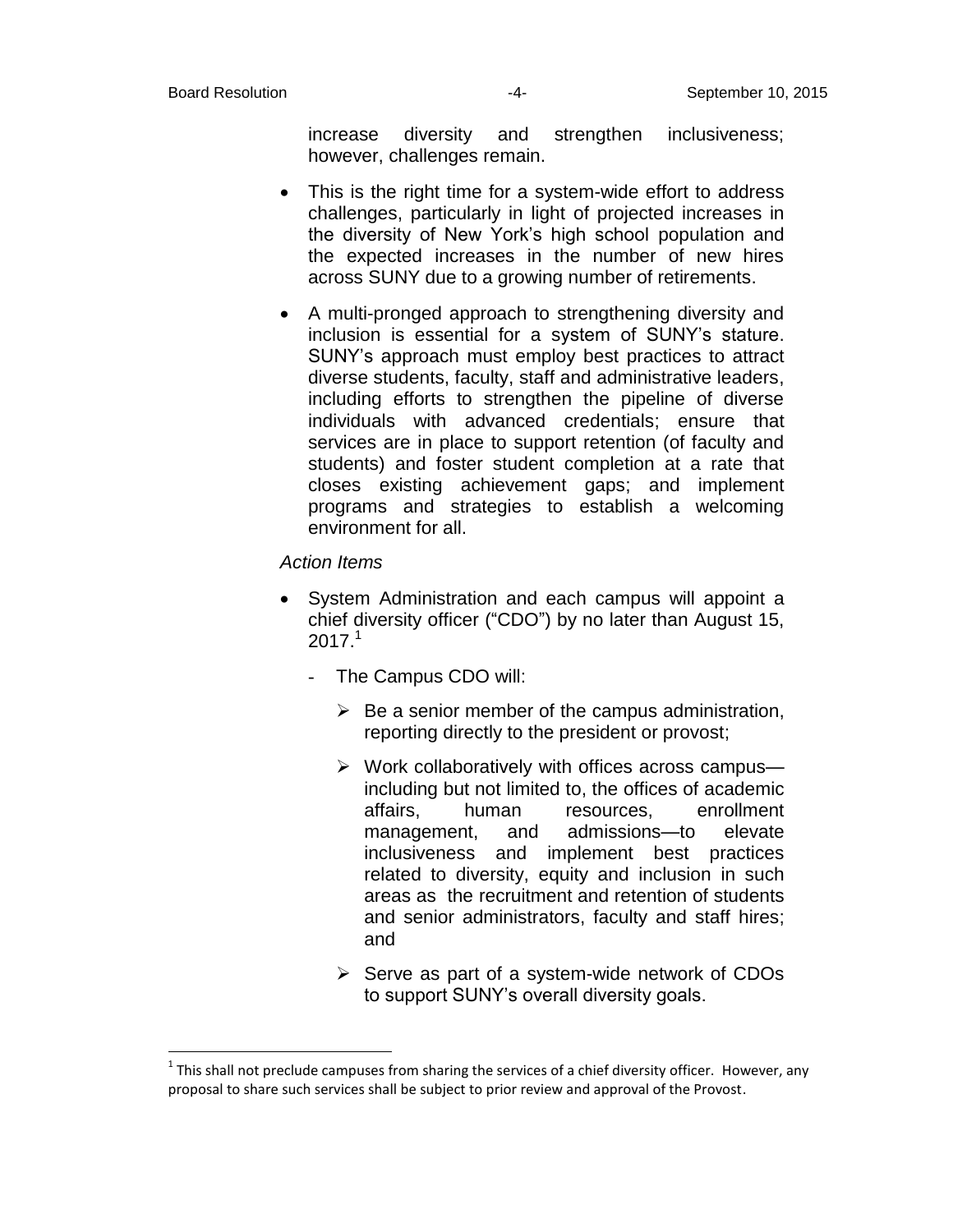- The System CDO will:
	- $\triangleright$  Be a senior member of System Administration;
	- $\triangleright$  Work collaboratively with offices across System Administration—including but not limited to, the offices of academic affairs, human resources and enrollment management and student success, to elevate inclusiveness and implement best practices related to diversity, equity and inclusion; and
	- $\triangleright$  Support the system-wide network of campus CDOs in collaboration with the Provost and Executive Vice-Chancellor to realize System Administration's goal of becoming the most inclusive system of higher education in the country.
- System Administration and each campus will develop and implement strategic diversity and inclusion plans to achieve SUNY's inclusion goal.
	- Campus plans will build on existing efforts and include:
		- $\triangleright$  Campus commitments for diversity and inclusion;
		- $\triangleright$  Campus principles quiding the development and implementation of the diversity and inclusion plan;
		- $\triangleright$  A student recruitment strategy that includes programs and activities that will enable the campus to enroll a student population that is increasingly representative of the diversity of its primary service region and the State as a whole;
		- $\triangleright$  A student retention and completion strategy wherein the campus strives to increase the rate of completion for all students and close any gaps in the completion rates of students from any group when compared with the average campus completion rate and to address the challenges of students in transition (such as transfer, stop-out, international student acclimation);
		- $\triangleright$  An administrative, faculty and staff recruitment and retention strategy that continuously improves campus efforts to increase diversity and inclusion in the following areas: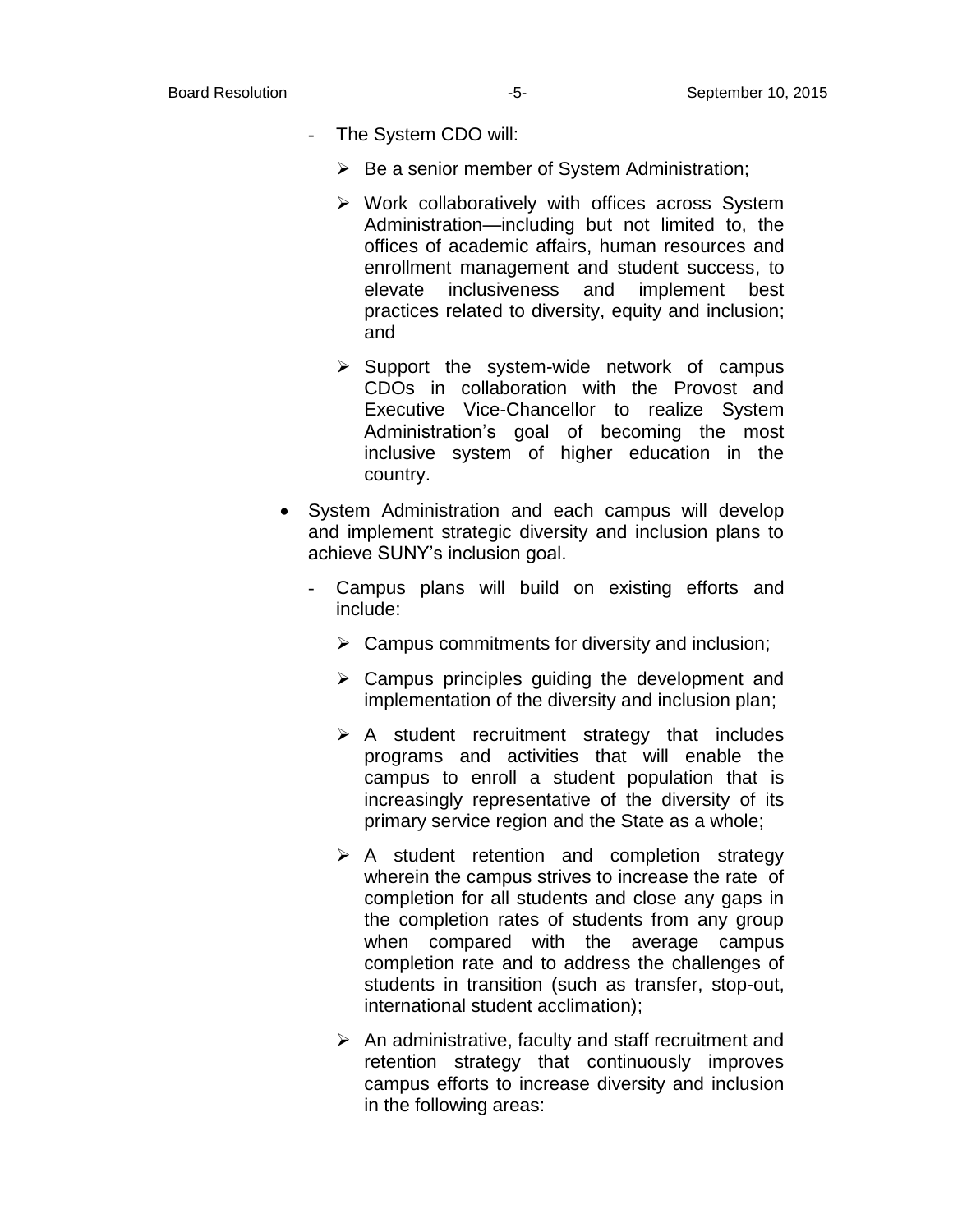- Recruitment, development of the prospect pool, and hiring decision-making for campus leadership, faculty and staff. Plans should address the unique challenges of dual career couple relocation and ensure that selected candidates can articulate a commitment to diversity and inclusion;
- **Implementation of best-practice mentoring** plans and strategies tailored to the needs of diverse campus groups of faculty and staff; and
- With support from System Administration, the introduction or expansion of cultural competency programming as a central aspect of the orientation program for new employees and as a regular program for all continuing employees.
- $\triangleright$  An evaluation component to ensure that the campus is meeting its diversity and inclusion commitments and that activities designed within the overall plan are achieving their intended outcomes. The evaluation system should be aligned to the campus planning and resource allocation processes to ensure that required improvements in the diversity and inclusion plan are incorporated in the revision of the academic and financial plans.
- The System Administration plan will build on existing efforts and include:
	- $\triangleright$  System Administration commitments for diversity and inclusion;
	- $\triangleright$  System Administration principles guiding the development and implementation of the diversity and inclusion plan;
	- $\triangleright$  An administrative, faculty and staff recruitment and retention strategy that continuously improves efforts to increase diversity and inclusion in the following areas:
		- **Recruitment, hiring prospect pool development** and hiring decision-making. Special attention is encouraged for the plan to address the unique challenges of dual career couple relocation;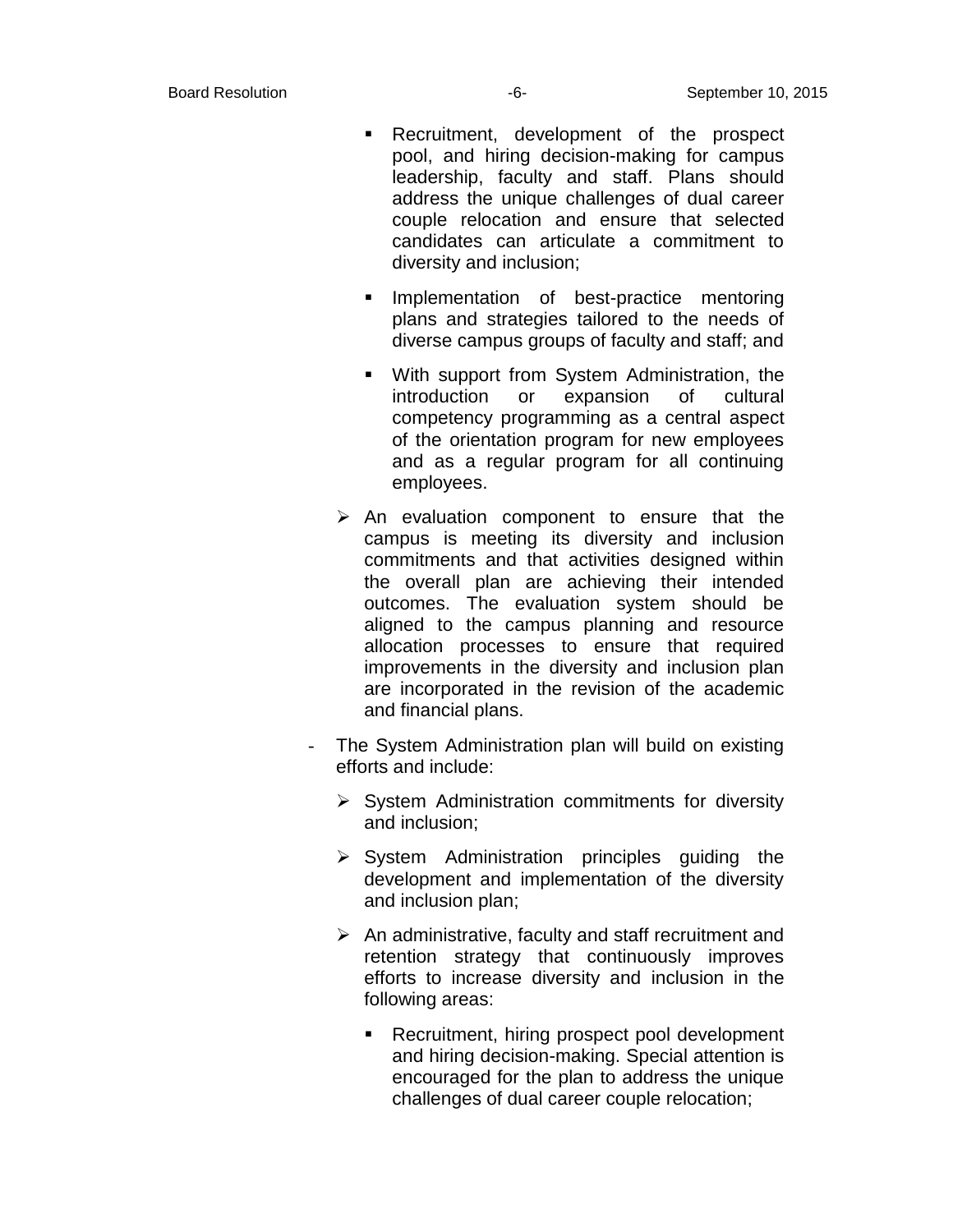- **Implementation of best-practice mentoring** plans and strategies tailored to the needs of diverse campus groups of faculty and staff; and
- Introduce cultural competency programming as a central aspect of the orientation program for new employees and as a regular program for all continuing employees.
- $\triangleright$  An evaluation component that ensures that System Administration is meeting its diversity and inclusion commitments and that activities designed within the plan are achieving their intended outcomes and that System Administration is providing appropriate resources and guidance to campuses to assist them in meeting University commitments and SUNY's overarching goal of being recognized as the most inclusive system of higher education in the country. The evaluation system should be aligned to System Administration planning and resource allocation processes to ensure that required improvements in the diversity and inclusion plan are incorporated in the revision of the academic and financial plans.
- Campuses and System Administration will inquire about a search firm's success in assuring diverse candidate pools. In those instances where the campus is considered a Federal Contractor, the campus will require that the search firm provide it with information about the diversity of the search firm's staff and its success rate in placing diverse candidates prior to entering into a contract with such firm.
- System Administration will develop the tools to provide cultural competency training across System Administration and to campus senior leadership teams, faculty and staff.
- System Administration will implement a Campus Climate Report Card to evaluate System Administration and campus efforts to attain the goals and the intent of its respective diversity and inclusion plans.
- Questions on surveys administered or procured by the System Administration Office of Institutional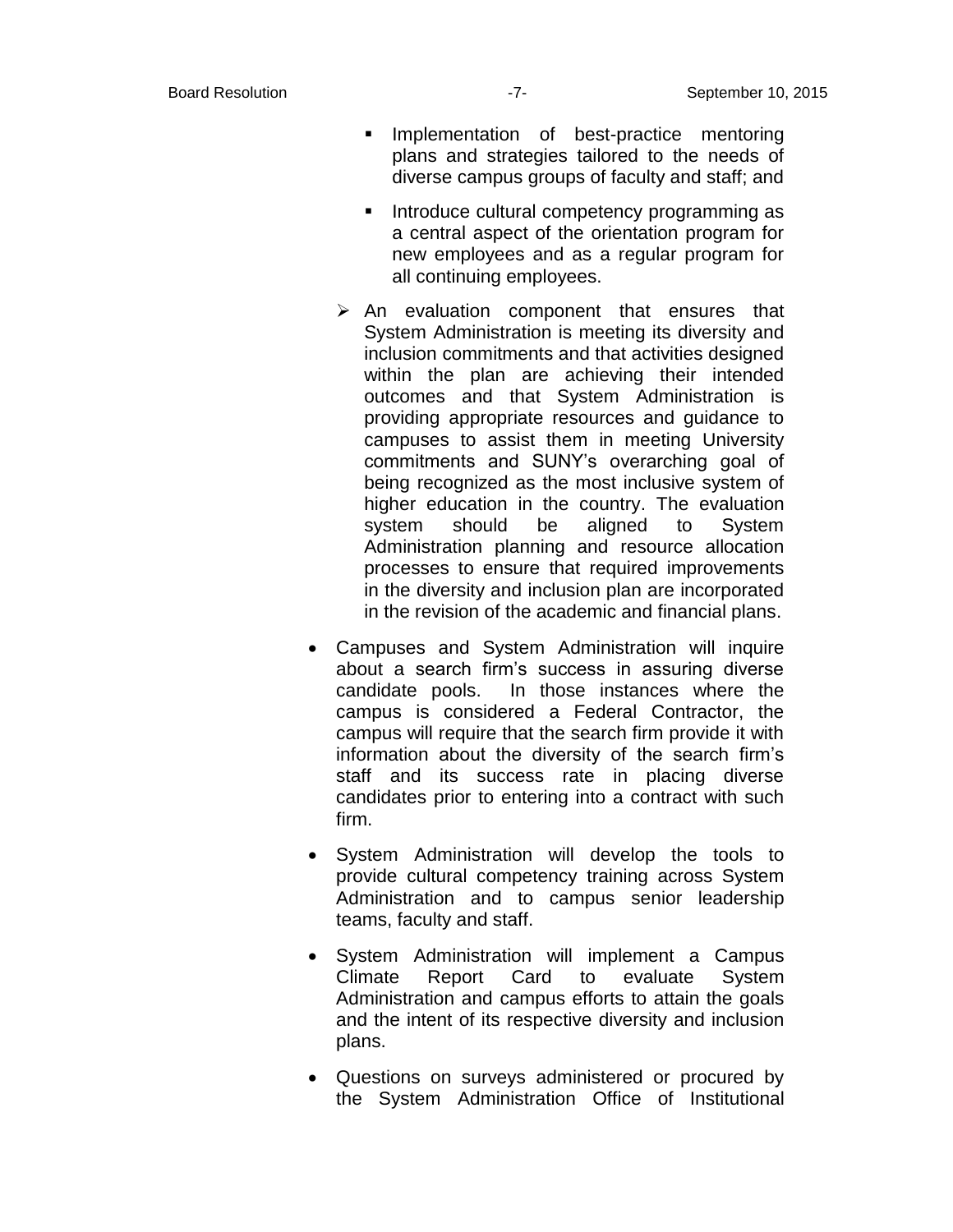Research and Data Analytics will be reviewed to ensure that questions are free from bias and provide necessary information to support diversity goals.

- System Administration will begin a system-wide initiative to meet the challenges associated with dualcareer couple relocation that will include identification of best practices related to cluster hiring.
- System Administration will examine the feasibility of a cross-campus mentoring network for faculty and staff within the SUNY system, in consultation with faculty governance, which will be piloted as a resource for diverse faculty and staff and later expanded.
- The University Provost and System Administration CDO will convene faculty researchers in the area of diversity, equity and inclusion as well as program evaluation to work with the System Administration office of Institutional Research and Data Analytics to support the SUNY Network of CDOs and develop an evaluation of the effectiveness of this policy for the purposes of ongoing improvement; and, be it further

Resolved that campus presidents will report to the Chancellor no later than March 2016 on their plans for appointing a CDO; and, be it further

Resolved that campus presidents and the System Administration CDO will submit their diversity plans, to be developed via a process set by the campus president where in place, for review to the Provost and Executive Vice Chancellor no later than September 1, 2016; and, be it further

Resolved that after initial review of campus plans, presidents will annually report on their progress in implementing their plans and this policy as part of the Performance Improvement Plan reporting process; and, be it further

Resolved that the SUNY Diversity Task Force shall be reconstituted as a standing Diversity Advisory Committee to support campuses during the implementation of this policy and make additional recommendations, where appropriate; and, be it further

Resolved that the Provost and Executive Vice Chancellor and System Administration Chief Diversity Officer shall be responsible for overseeing implementation of this policy,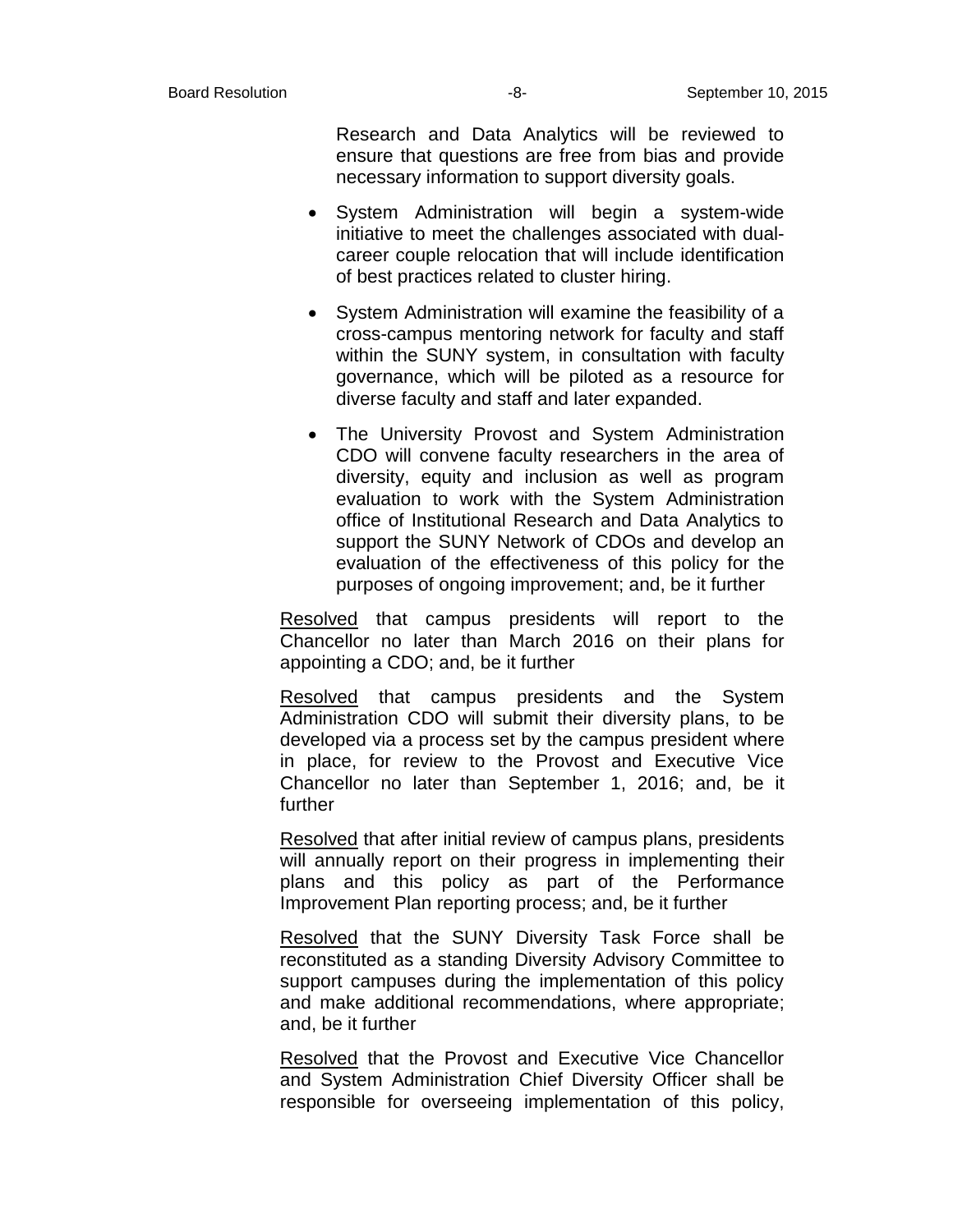including distributing additional guidance and resource materials to campuses, assessing progress, and reporting back to the Board of Trustees, and shall be required to provide an annual updated data brief on diversity, equity and inclusion, including a summary of campus annual reports, which will be shared with the Governor and New York State Legislature.

## **Background**

SUNY was established in 1948 in large measure as a refuge for those who were victims of discrimination by the State's private colleges and universities. This call to action to address inequities is an integral part of the foundation of SUNY and is captured in SUNY's statutory mission to provide the "broadest possible access, fully representative of all segments of the population."

SUNY has kept pace with the national evolution of the significance of diversity in higher education. It has made closing gaps in admissions and hiring, and having a broad array of viewpoints and ideas in the classroom, key elements of policy and strategic planning efforts. SUNY also has recognized the significance of the 2005 Association of American Colleges and Universities study of "inclusive excellence," which found that an academic institution can only reach the highest levels of excellence when it is inclusive.

In 2007, SUNY created a centralized Office of Diversity, Equity and Inclusion at System Administration, which has grown to administer a series of state-funded scholarship and grant programs as well as conferences and events designed to support campus efforts to enhance diversity and inclusiveness and to share national best practices. In 2009, SUNY's system-wide strategic plan, the *Power of SUNY - 2010 and Beyond*, specifically described how progress toward goals and objectives will be grounded in a commitment to diversity.

In November 2013, under the leadership of Chairman McCall and Chancellor Zimpher, review of data showed that SUNY could do more to ensure diversity, equity and inclusion. In January 2014, Chancellor Zimpher called for the creation of a system-wide Task Force on Diversity. In January 2015, at the recommendation of the Chancellor, the SUNY Trustees adopted a performance improvement framework, SUNY Excels, which addresses diversity in each of its five focus areas: access, completion, success, inquiry and engagement. Importantly, performance on SUNY Excels goals will be key to the presidential review process. Also in January 2015, Chancellor Zimpher called for creation of a Chief Diversity Officer on every campus—a staff member beyond what is required for mandatory reporting and who would work closely with the campus offices of human resources, enrollment management, and admissions in support of campus and system-wide diversity goals.

As documented in the Data Brief, SUNY has made a number of commitments to diversity and inclusiveness and as a result, has made important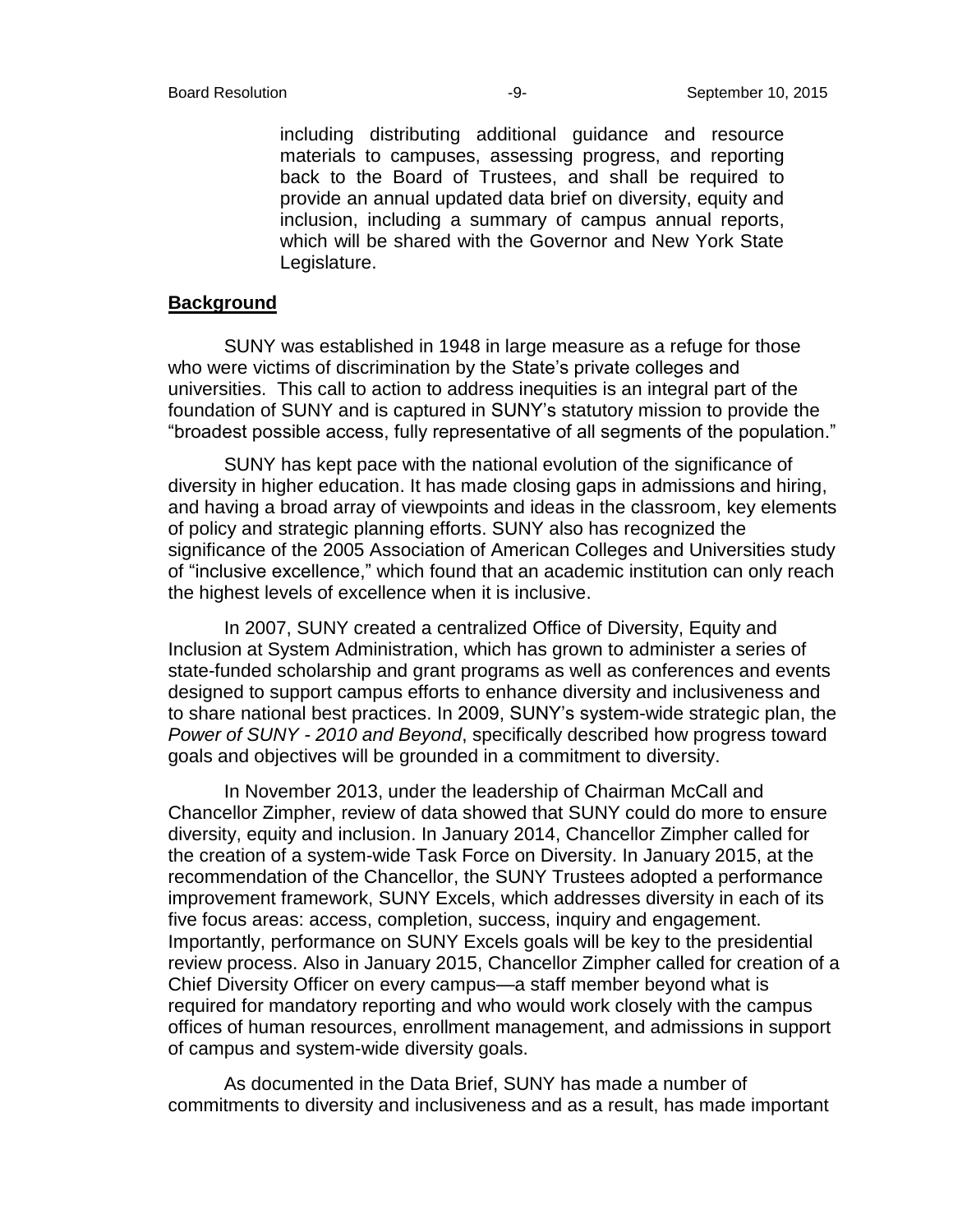strides. However, it was determined that SUNY could do more to address urgent challenges, including, but not limited to: the continued achievement gap between minority students and their non-minority peers, and between students from families with low-incomes and their counterparts; support of an emerging protected class of LGBTQ+ students and those who identify as a gender other than male or female or who are transitioning or questioning; and, a need to continue recruiting and retaining students, administrators, faculty and staff that are reflective of the population of New York State. Further, we know that the State's high school population is anticipated to shift significantly over the next five years, increasing the numbers of historically under-served students.

SUNY needs a multi-pronged approach to addressing diversity and assuring inclusiveness. It must implement best practices to attract diverse students, faculty, staff and administrative leaders. It must ensure that services are in place to support retention of faculty and students. It must foster student completion and implement programs and strategies to establish a welcoming environment for all.

Given its history, size, depth and breadth, SUNY has the opportunity to be recognized as the most inclusive public university system in the country. The intent of this policy is to support campus and System Administration efforts to achieve that goal.

The proposed policy is informed by an extensive review of available data about diversity at SUNY as recorded in the Data Brief, the October 2014 National Association of Diversity Officers in Higher Education's ("NADOHE") Standards of Professional Practice for Chief Diversity Officers; and a review of best practices in higher education nationally. This research was studied by the SUNY Diversity Task Force which subsequently made recommendations that drove the recommended goal, guiding principles and action items herein.

The SUNY Diversity Task Force was charged with recommending policies to strengthen SUNY's efforts to increase diversity among students, faculty, and staff and also ensure supportive and welcoming environments at both the system and campus levels. The Task Force was asked to examine all relevant data, review best practices, review existing system-wide initiatives, and identify challenges and opportunities. The Task Force identified four areas of focus:

- 1. Undergraduate and graduate student recruitment, admissions, retention, and graduation;
- 2. Recruitment, retention, and support of diverse faculty, staff, and administrators;
- 3. Creation of welcoming System Administration/campus environments; and
- 4. Identification of the most effective structures and reporting relationships of diversity officers/offices.